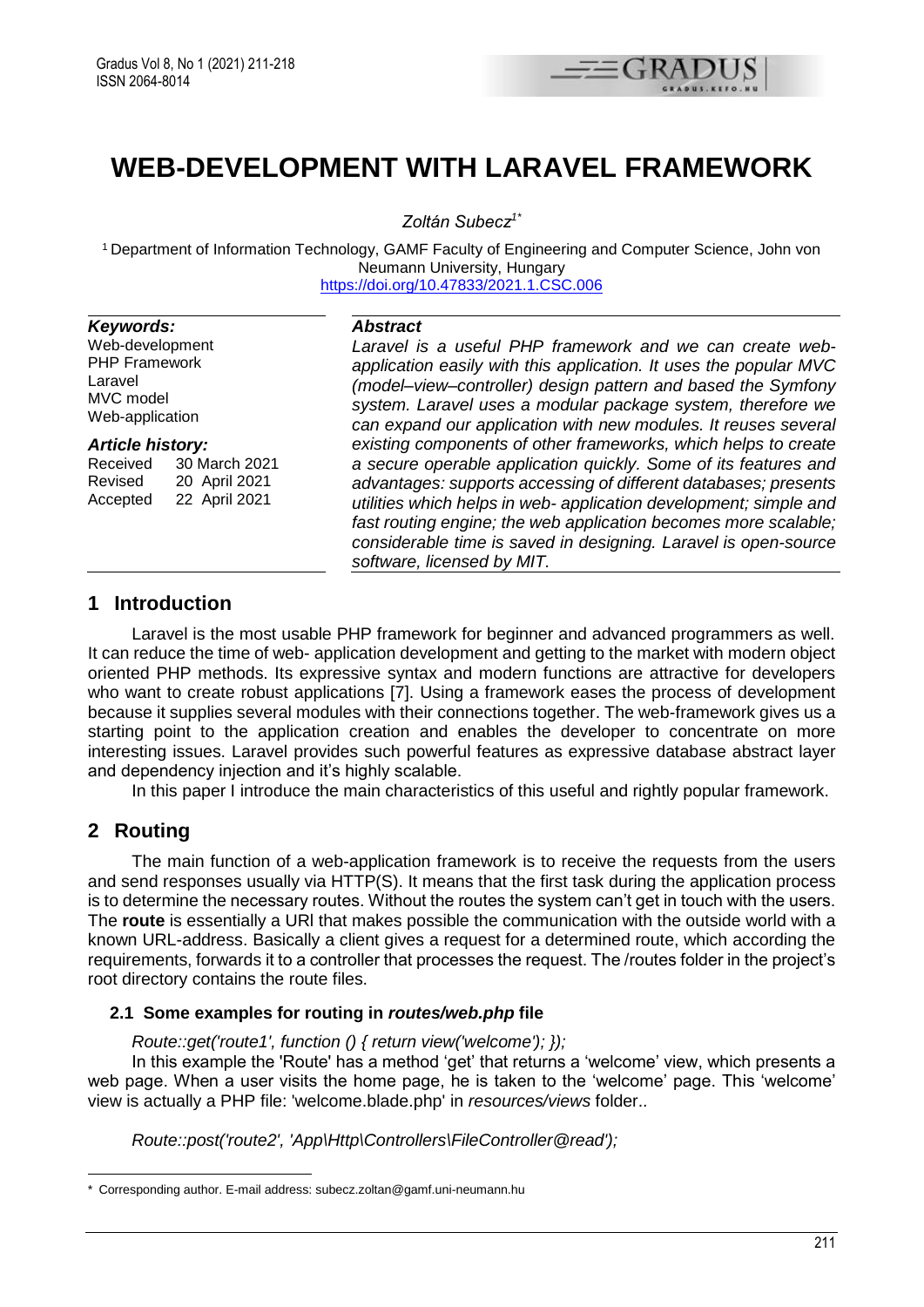In this case the Route's post method calls the read method of the FileController.

# **3 MVC architecture**

Laravel is based on MVC architecture. **The Model-View-Controller (MVC)** is a design pattern that contains three main parts: model, view and controller. These components are so configured to handle the special development aspects of the application. The **View** component is intended for user interface logic. The **Controller** component receives input data and processes it. It works as interface between the model and view components. The **Model** component is the logic that has connection to the data related to the users. It is the main component of the pattern and represents the transferred data between the view and controller.

In a typical MVC web-framework (Figure 1.) the controllers handle the user requests and the business logic, the models represent the data and the views generate the output data [2].



*Figure 1. MVC architecture*

# **4 Views and Templates**

The views responsible for displaying the response from the controller in suitable format, usually as a webpage. They can be built easily with the **Blade template** language or simply with regular PHP scripts. The view is the most common object that return from the routes. The views get data from routes or controllers and inject them into a template, so they help to separate the business logic from the presentation logic.

```
In the next example you can find some Blade directives:
```

```
@extends("mainpage")
@section("content")
 <h1>Connect page content:</h1>
 <h2>{{ $data1}}</h2>
 Lorem ipsum dolor …
@stop
```
**mainpage view:**  *<body> <div class="header"> @include("header") </div> <div class="content"> @yield("content") </div>*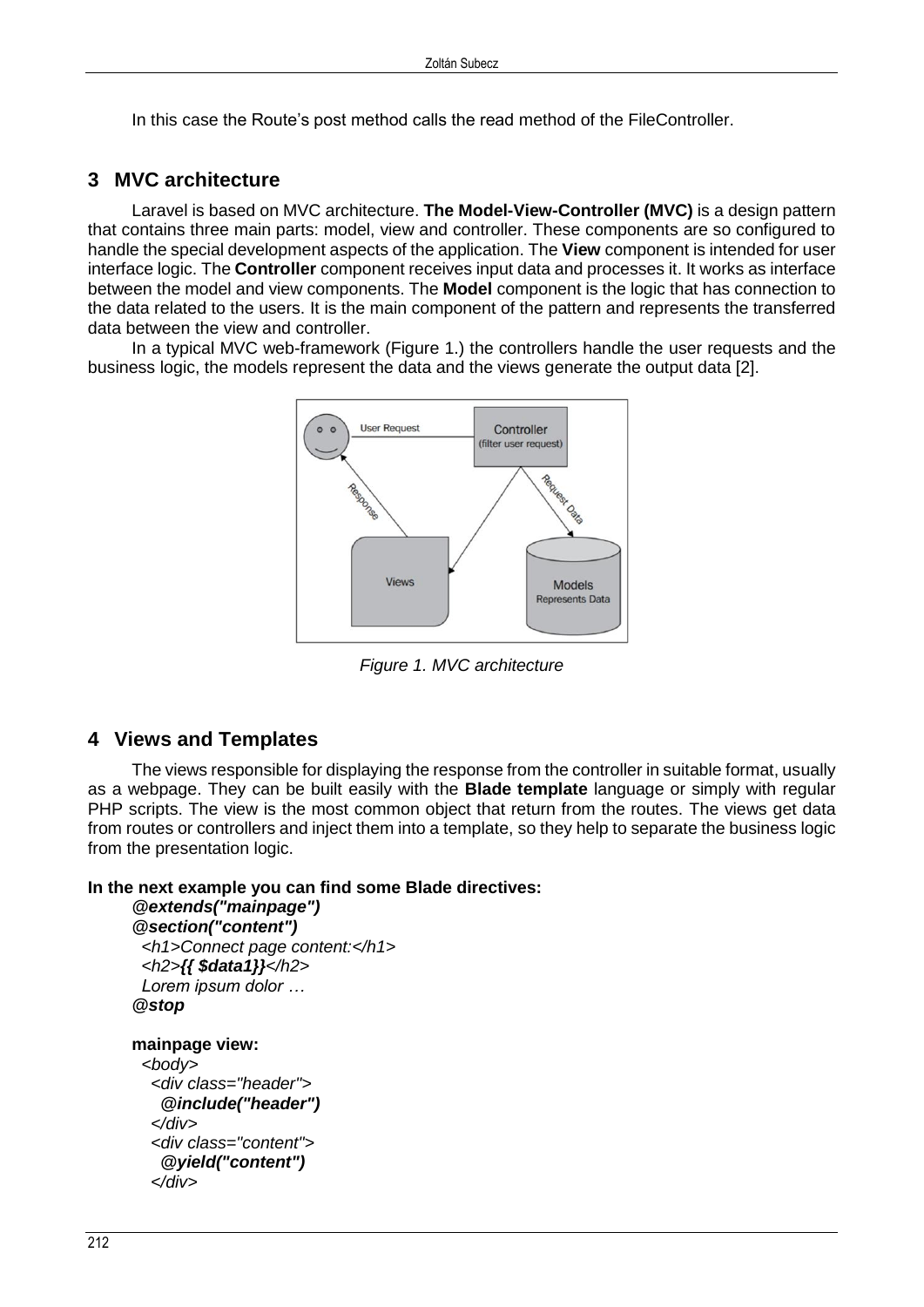#### *</body>*

The above example contains a Blade echo statement **{{……. }}**. Blade lets you build hierarchical layouts by allowing the templates to be nested and extended. The **@yield directives** act as placeholders for the different sections that a child view can populate and override. The **@section ... @stop directives** delimit the blocks of content that are going to be injected into the master template. Unlike some PHP templating engines, **Blade** does not restrict you from using plain PHP code in your templates. In fact, all Blade templates are compiled into plain PHP code and **cached** until they are modified, meaning Blade adds essentially zero overhead to your application

# **5 Controller**

In an MVC framework the **controller** controls the dataflow between the datasets and views. This is a transport mechanism that takes the users to the presentation layer [2]. The controllers receive requests, process them and send appropriate responses. The controllers deal with such tasks as requesting data from database, handling received data from forms and saving data into the database. The controllers are inside the app/http/controllers directory.

#### **An example for a controller file:**

```
<?php
namespace App\Http\Controllers;
class TaskController extends Controller
{
   public function CallView()
   {
           $data = array('data1' => "example string",'data2' => 5);
           return view('view1', $data);
   }
}
```
In this example the TaskController has a CallView method with an array definition and passing this array to a view. Our controller has been created in the *app/controllers* directory which Laravel has created for us. There are two types of controllers in Laravel, **standard controllers** and **resource controllers**. Their job is to make sense of the incoming requests and to send an appropriate response.

# **5.1 RESTful Controller**

The **REST (Representational State Transfer)** is a software architectural style that uses the subset of HTTP. It is used for creating interactive applications that use web-services. The webservices that use these principles are called RESTful. It provides such HTTP methods as POST, GET, PUT, and DELETE. Each URL represents an imaginary resource. Laravel simplifies the creation of REST APIs with its resource controllers. The resource controllers make easy to build RESTful controllers for resources [5].

# **6 Interacting with databases**

# **6.1 Migration**

The **migrations** are PHP scripts that are used for manipulate the structure and content of the database. A developer who works in a team can well synchronize the database tasks with colleagues. In this sense it operates as a version control. The migrations are supplied with timestamps, so these are executed in correct order. Using migrations have the same database structure in consistent state [4].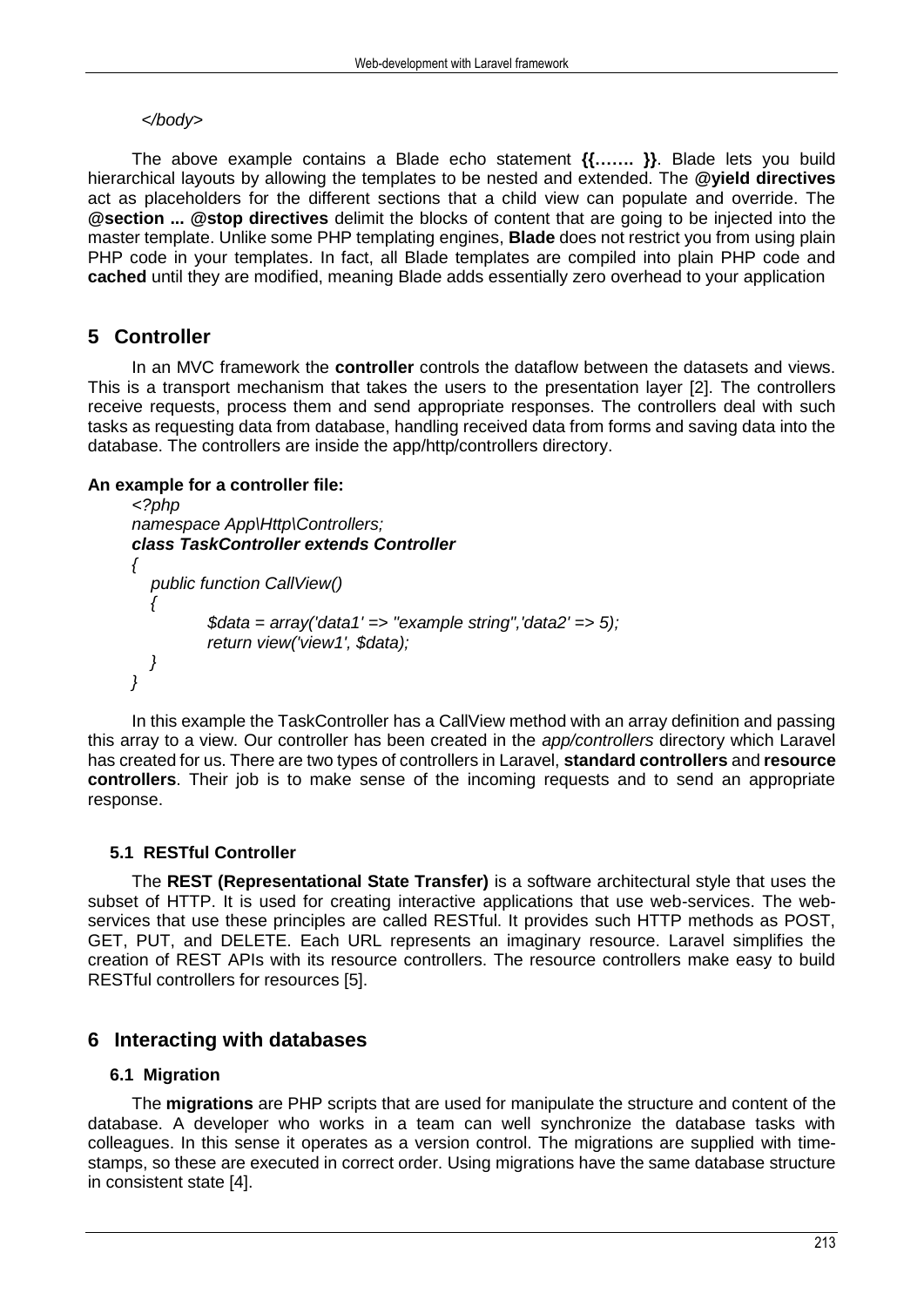We can create a migration file automatically with the next artisan command: **php artisan migrate:make create\_users\_table**

#### **For creating the users table we can use such a migration class: class CreateUsersTable extends Migration**

```
{
    // Run the migrations.
   public function up()
    {
      Schema::create('userss', function (Blueprint $table) {
         $table->id();
         $table->string('first_name');
         $table->string('last_name');
         $table->string('login');
          $table->integer('age');
         $table->timestamps();
      });
   }
    // Reverse the migrations.
    public function down()
   {
      Schema::dropIfExists('workers');
   }
}
```
To run all of your outstanding migrations, execute **migrate** Artisan command: **php artisan migrate**

#### **6.2 Database Seeding**

We can populate our database with seeding helpers, rather than do it manually. With the seeder you can upload test data to the database using a simple way. You can find the seeder files in the database/seeders directory. We can generate a seeder with the next Artisan command:

#### **php artisan make:seeder UserSeeder**

**As an example, let's create a seeder for the workers table and add a database insert statement to the run method:**

```
<?php
namespace Database\Seeders;
use Illuminate\Support\Facades\DB;
use Illuminate\Database\Seeder;
class WorkerSeeder extends Seeder
{
 /**
    * Run the database seeds.
 *
    * @return void
 */
   public function run()
\{ DB::table('workers')->insert([
        'first_name' => 'John',
        'last_name' => 'Hall',
        'login' => 'admin',
       'aae' => '35'.
```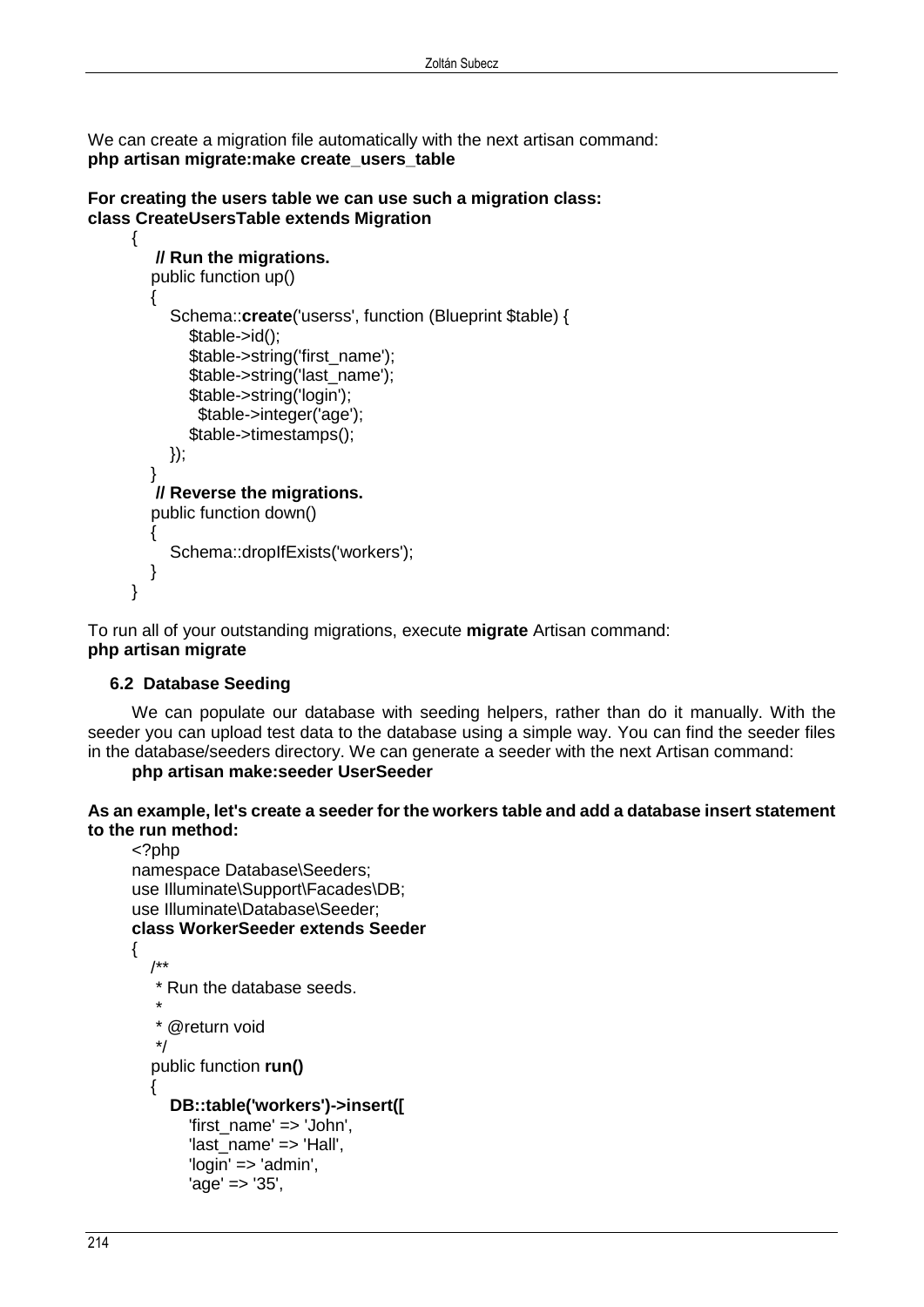]); } }

#### **6.3 Query builder**

Laravel provides the easy to use query builder that is intended for creating and executing database queries. The developer can use it for most of the database operations and works perfectly with Laravel's all supported database systems. With the query builder we can connect methods into a chain for bulding complex queries.

# **7 Model and Eloquent**

**Models** are associated with the resources in the application and work often with database records. They are classes that represent entities in the application, e.g. users, news articles or events.

Laravel ships the Eloquent, which is an efficient **object-relational mapper (ORM)** and the developer can define entities, assign them to related database tables and use PHP methods with it instead of raw SQL statements. We can perform with ORM efficient database queries, without writing any SQL instruction. The Eloquent operates as a model-layer in our applications [4].

In the next diagram we can see the main components of a typical web-application and the interactions between them. (Figure 2) (with the test cats data-table) [1]:



*Figure 2. Interactions between all main constituents*

#### **7.1 Eloquent relationships**

The database programmers are familiar with such relationships as one-to-one, one-to-many, many-to-one and many-to-many. Laravel Eloquent provides these concept in object-oriented environment. Besides them with Eloquent we can use other effective relations such as the polymorph relation, where the entities can have connections to several entities.

# **8 Authentication and Authorization**

The user registration and login in web-applications are general and important features. . Laravel provides several different tools to use these functions safer and easier. The next figure contains the main view of the Laravel's **authentication** service (Figure 3)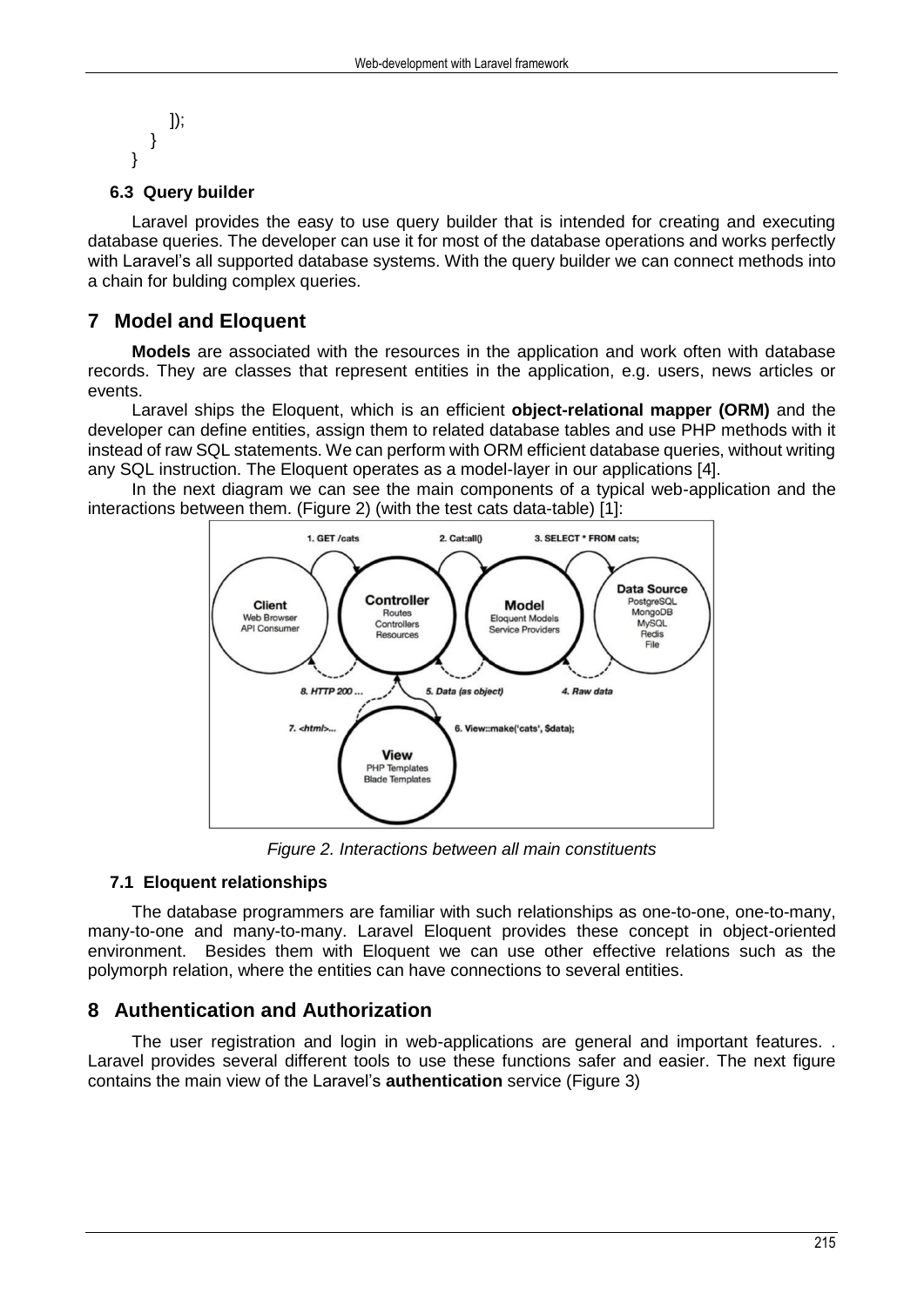|             | $\boldsymbol{Z}$      |       |
|-------------|-----------------------|-------|
| Email       |                       |       |
| Password    |                       |       |
|             |                       |       |
| Remember me |                       |       |
|             | Forgot your password? | LOGIN |
|             |                       |       |

*Figure 3. Laravel Authentication*

Besides the authentication system we can use a simple method for the **authorization** of the user operations when the user tries to access a given resource. Even if the user is authenticated, it's not sure that he has right to read or write some Eloquent models handled by the application or database records. Laravel's authorization services give simple and organized methods to solve such tasks.

Laravel 8 ships Jetstream that gives a better starting point to new projects. It contains the next components: **two-factor authentication**; API support; session management; functions for login and registration; email verification [5].

#### **9 Middleware**

**Middleware** is used for filtering the HTTP-requests entering the application. The developer can use middleware for such tasks: authentication and authorization checks; session validation and session variable modification; reading, setting or modifying the header of the request and response; transaction logging; API calls, …[5].

# **10 Validation**

Laravel's **Validator** class helps with full functionality the validation of e.g. forms and database models. The validator supports receiving input data; declaring special validation roles and declaring special validation messages.

#### **This is a validation example with error messages in a blade form:**

```
<form method="post" action="form5">
 @csrf 
 @if (count($errors) > 0)
 \lequl\geq@foreach ($errors->all() as $error)
               <li>{{ $error }}</li>
        @endforeach
 \langle u|@endif 
 <h1>Form</h1> 
 @if ($errors->has('email'))<strong>{{ $errors->first('email') }}</strong><br>@endif
 <label>E-mail:</label><input type="email" name="email"><br>
………………………..
</form>
```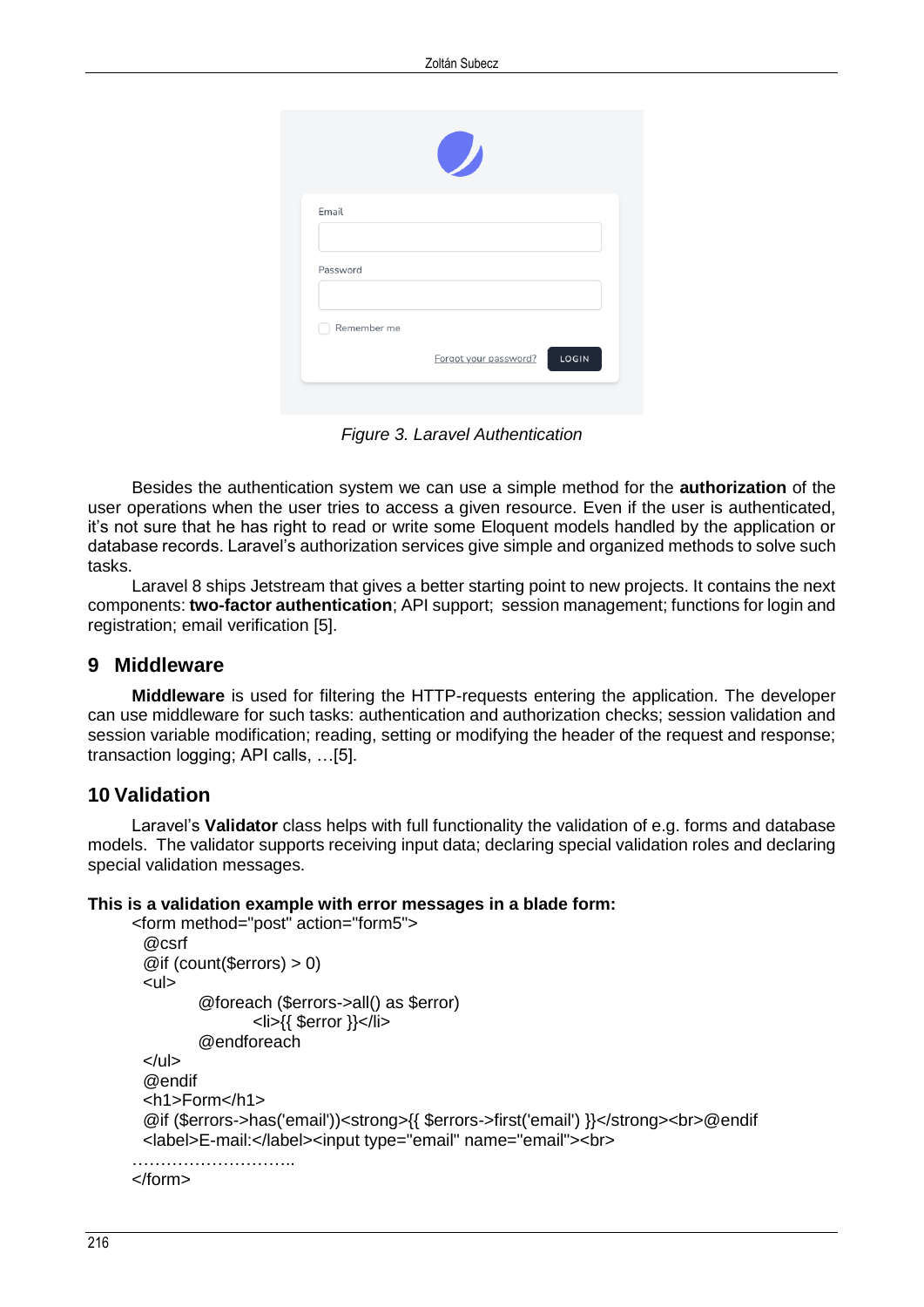#### **And these are form validation rules in a controller file:**

```
 public function validateform(Request $request) {
   $this->validate($request,[
      'email'=>'required|min:8',
      'name'=>'required|max:15',
      'passw'=>'required',
     'age'=>'required',
   ]);
   // If the validation rules pass, the code will keep executing normally:
   return view('form5', compact('request'));
 }
```
# **11 Securing the application**

Before locating the application into an open environment, the developer has to consider several security questions. Laravel protects the application against several frequent attacks. Some of them: Cross-site request forgery (CSRF), Cross-site scripting (XSS), SQL injection, mass assignment vulnerability.

# **12 Some other useful Laravel concepts and the Laravel ecosystem**

You can find detailed information about these useful Laravel concepts in Laravel main page: *Service Container, Service Providers, HTTP Requests, HTTP Responses, URL Generation, HTTP Session, Error Handling, Logging, Artisan Console, Broadcasting, Cache, Collections, Compiling Assets (Mix), Contracts, Events, File Storage, Helpers, HTTP Client, Localization, Mail, Notifications, Package Development, Queues, Task Scheduling, Database: Pagination, Testing, ..*

*In Laravel ecosystem you can find several other Laravel products and integrations, such as: Vapor, Forge, Envoyer, Horizon, Nova, Echo, Lumen, Sail, Spark, Valet, Mix, Cashier, Dusk, Santum, Scout, Socialite, Telescope, Jetstream,* …[5]

# **13 Version history**

Laravel version schema uses these conventions: paradigm.major.minor. The major versions are released evefy year (in September) and the minor versions and patches can be released frequently. The minor versions can't include breaking changes, but the major releases can contain such changes [5]. The next table (Table 1.) contains information about the latest Laravel versions.

| Table T. Laravel version history |                 |  |
|----------------------------------|-----------------|--|
| Version                          | Release         |  |
|                                  | May 2013        |  |
| 5                                | February, 2015  |  |
| 6 (LTS)                          | September, 2019 |  |
|                                  | March, 2020     |  |
| 8                                | September, 2020 |  |
| $9$ (LTS)                        | September, 2021 |  |

*Table 1. Laravel version history*

# **14 Summary**

In this paper I introduced the main characteristics this useful and rightly popular framework, with covering these topics: routing, MVC architecture, views and templates, controller, interacting with databases, model and Eloquent, authentication and authorization, middleware, validation, the service container and request lifecycle, securing the application and testing. I'd recommend Laravel framework for developers who want to create web-applications in a modern and fast way.